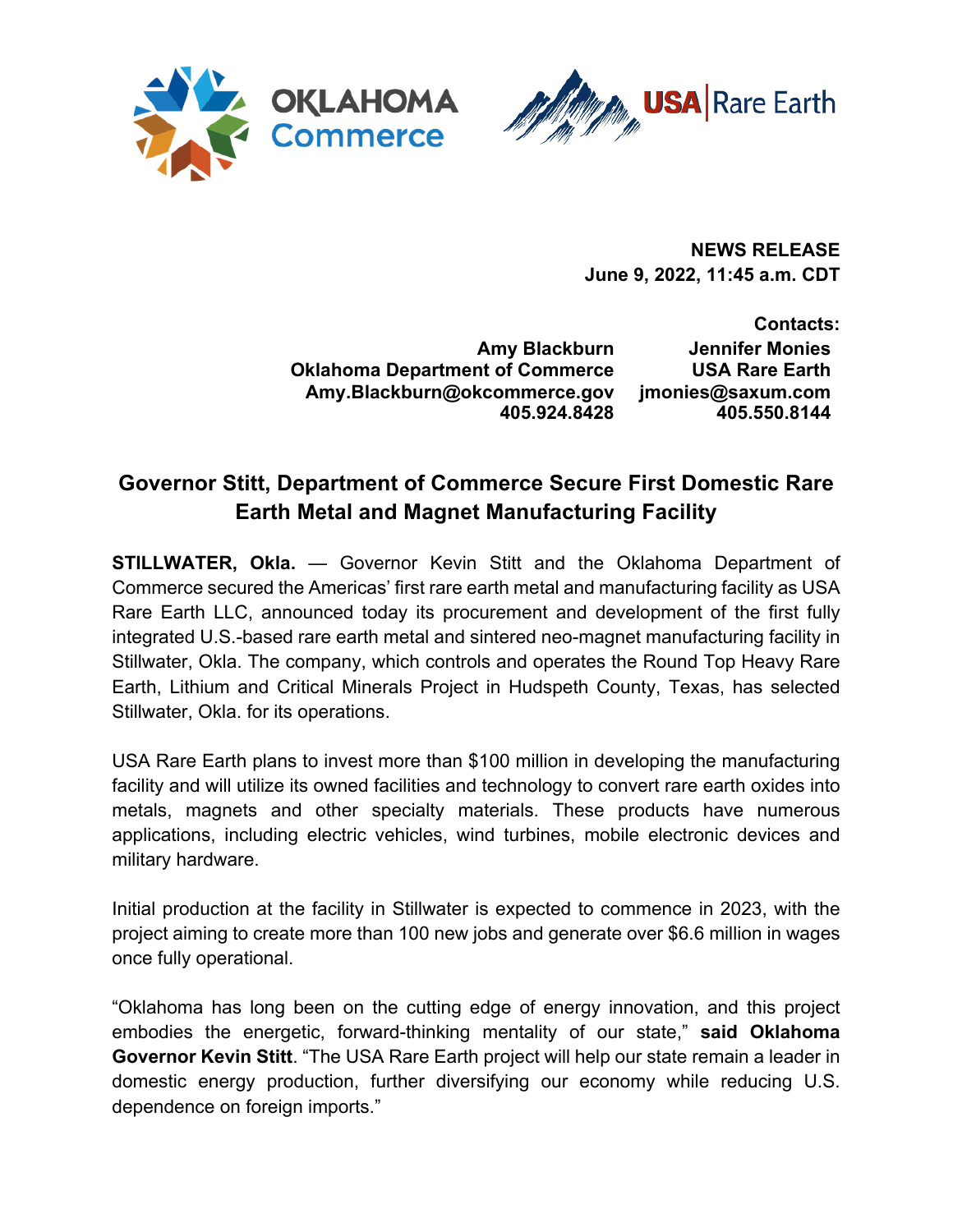"Currently, the United States, European Union, Japan, and much of the developed world is largely reliant on China for critical rare earth element production," **said Thayer Smith, president of USA Rare Earth.** "Our goal with this project is to advance U.S. manufacturing capacity by establishing the first vertically integrated domestic supply chain for rare earth elements, and we are excited to be working in Oklahoma."

"To increase national security, the U.S. must secure a domestic, reliable and sustainable supply of critical rare earth elements," **said Ken Wagner, Secretary of Energy and Environment for the state of Oklahoma.** "Oklahoma is perfectly positioned to help lead the way as the U.S. seeks energy independence and less reliance on foreign materials from countries who do not share our values."

"The State of Oklahoma and the City of Stillwater offer a unique business, labor and operating environment for USA Rare Earth and will be a catalyst for economic development," **said William Joyce, Mayor of the City of Stillwater.** "We are excited to work alongside USA Rare Earth, state and local leaders and our residents to solidify a healthy economy, productive workforce and vibrant community."

In addition to national defense, rare earth elements are behind many of Oklahoma's core economic drivers, including the aerospace, technology, automotive and advanced manufacturing industries.

State leaders also noted having access to the state's research institutions, including close proximity to Oklahoma State University in Stillwater, will also be vital for this project, providing proximity for ongoing research, development and innovation of critical rare earth elements and a strong workforce.

"Our mission is to bring jobs, investment, and economic prosperity to the state of Oklahoma," **said Director of Business Development at the Oklahoma Department of Commerce, Jennifer Springer.** "By establishing more high-wage job opportunities, this project will enable Oklahoma to become a nationwide industry leader across its core economic competencies."

In 2020, USA Rare Earth acquired the only sintered neo-magnet manufacturing equipment in the western hemisphere. The company plans to have the necessary operating permits for all metal, flake, and magnet operations in 2022 with initial production to commence in 2023. For more information, please visit https://www.usare.com/.